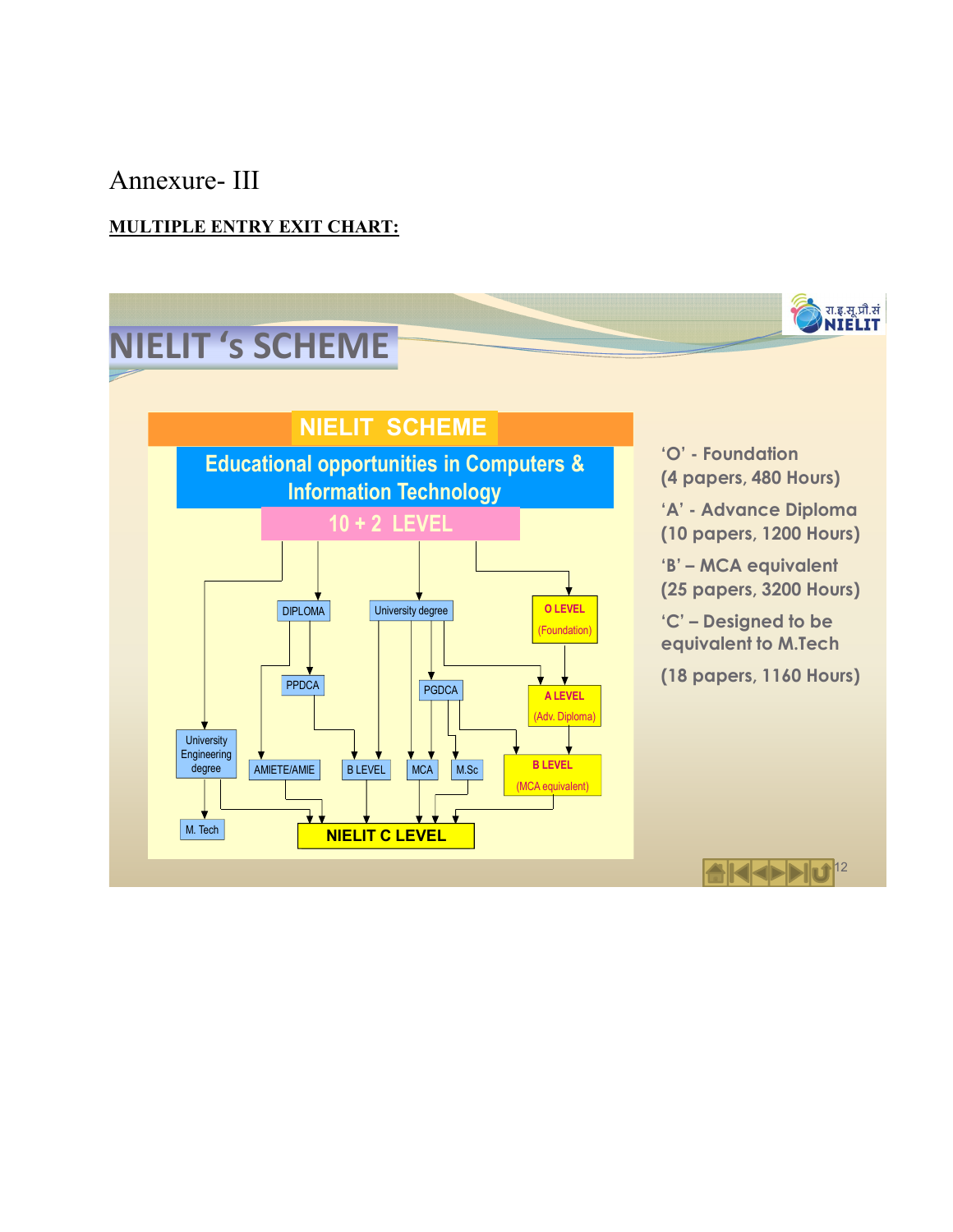## **Annexure-IV**

#### **Evolution of Course:**

NIELIT (DOEACC) scheme is a joint scheme of AICTE and MeitY, MCIT, Government of India (Previously DoE/MIT/DIT/DeitY). A proposal was submitted by DoE (now MeitY) to MHRD in March, 1988 to encourage organizations to take up IT education in non-formal sector. Hon'ble MoHRD, in his capacity as Chairman, AICTE appointed a National working Group under Chairmanship of Prof. S. Sampath to lay down criteria for recognition and selection of institutions for computer courses.

The National Working Group (NWG) recommended following points:

- $\triangleright$  DeitY (now MeitY) may be delegated the responsibility of implementation of scheme.
- $\triangleright$  Examinations to be conducted by CSI / IETE.
- $\triangleright$  Institution which meets minimum norms may be accorded recognition by DietY (now MeitY).
- $\triangleright$  Four levels of courses were identified 'O', 'A', 'B' and 'C' level.
- $\triangleright$  Successful candidates awarded diploma by CSI and IETE.
- $\triangleright$  National Advisory Committee (NAC) setup with full time secretarial support from DietY.

Report of NWG was approved by Hon'ble MoHRD and Chairman, AICTE and forwarded to DoE in July, 1989. Cabinet note by DoEin June, 1990 and approved by various ministries empowered DoE to prescribe syllabus, conduct examinations, paper setting, evaluation and certification. DoE announced (August, 1990) the implementation of the scheme of courses through IETE (for B & C levels) and CSI (for O and a level) and constituted NAC under Chairmanship of Prof. Sampath to guide effective implementation of scheme. In 1990 DOEACC control centre was setup in DoE, which was later convrted into DOEACC Society (now NIELIT) for implementing the DOEACC scheme. The Memorandum of Association (MoA) was approved by the Chairman AICTE. The Board of assessment, MHRD on 09-09-1994 accorded recognition to DOEACC 'O' and 'A' level qualifications as Foundation and Advance Diploma level courses.

Letter dated:  $10^{th}$  July, 2012 and further dated:  $6^{th}$  December, 2012 received from MHRD for alignment of NIELIT (DOEACC) 'O' and 'A' level courses as per NVEQF guidelines. Hon'ble MoCIT & Chairman Governing Council, NIELIT after discussions with Secretary DeitY and Secretary-Higher Education, Chairman-AICTE and other senior officers had directed that NIELIT may continue with present system of 'O'  $\&$  'A' level courses till June, 2013 and in the meantime align its  $O & A$  Level courses with NVEQF. Several rounds of meeting were held with the members of Sector Skill Council (NASSCOM), Project Board members of Sector Skill Council (NASSCOM), Wadhwani Foundation and AICTE to understand the Framework and its implementation. A committee for the alignment of DOEACC Scheme 'O' and 'A' Level course with NVEQF consisting of external members from academics has worked on the guideline made available from the Ministry of HRD and AICTE for aligning the course as per NVEQF. As an outcome of various meetings of the committee, a proposal for alignment of O-Level and A-Level is recommended to be aligned with Level-5 being 480 hrs. Course and A-Level is recommended to be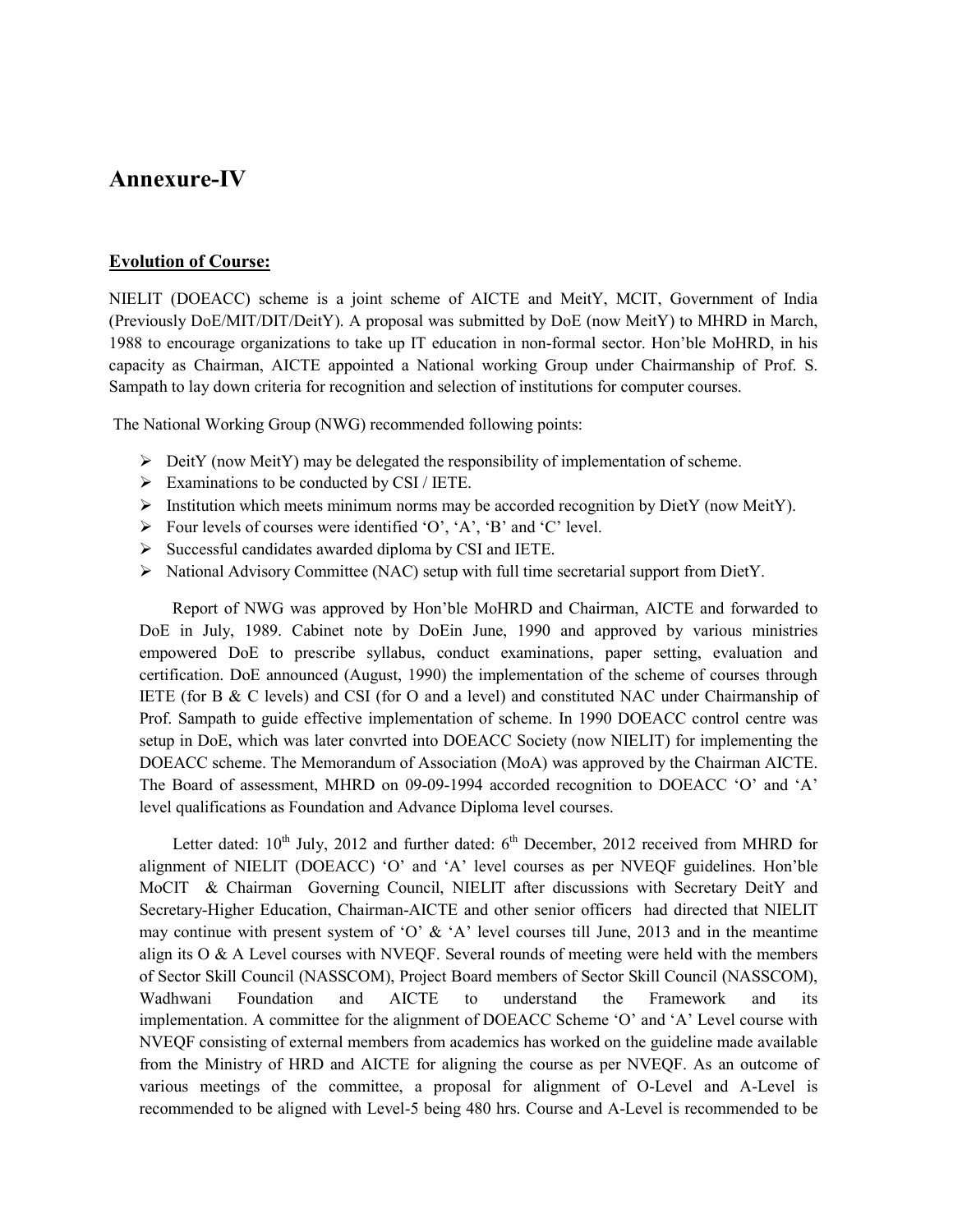aligned by clubbing, Level-6 and Level-7 of IT Sector courses, is submitted to AICTE on 28<sup>th</sup> March, 2013, as per the following:

- **a.** O-Level aligned with NVEQF Level-5 (IT-ITeS Sector) of 500 hrs duration, to be placed with 1<sup>st</sup> year of Bachelors Course.
- **b.** A-level (Part-I) aligned with Level-6 (IT-ITeS Sector) of 625 hrs. duration, to be placed with  $2^{nd}$ year of Bachelors Course.
- **c.** A-level (Part-II) aligned with Level-7 (IT-ITeS Sector) 625 hrs. duration, to be placed with 3rd year of Bachelors Course.

NIELIT 'O' & 'A' level courses are designed to develop competencies in IT & ITeS. NIELIT also certifies competencies in IT & ITeS, through an independent and holistic system of examination held at national level (110 centres) twice a year in January and July. AICTE may recognize NIELIT courses for acceptance by Universities and lateral movement between the formal and non-formal sector. 'O' level aligns with level-5, whereas 'A' Level with Level-6. NIELIT propose to award Diploma after completion of 4 Modules & project of 'O' level, Advanced Diploma-Part I upon completion of first 5 Modules & project of 'A' level and Advanced Diploma- Part II upon completion of all 10 Modules & projects of 'A' level. Flexible entry and exit is desirable in a professional course.